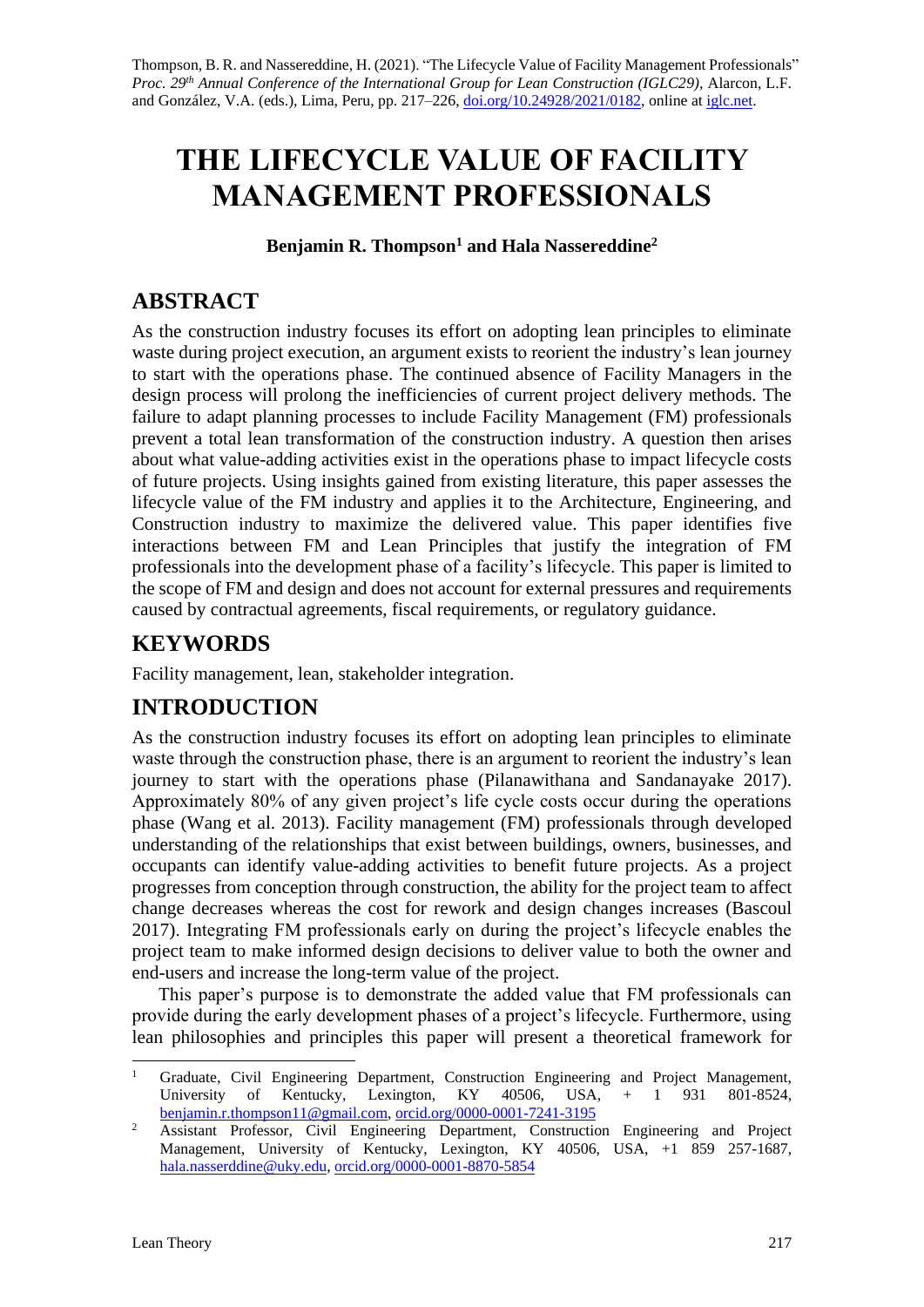integrating FM into the design phases to increase value for the customer and end-users. The paper is organized into three sections: (1) background (history and definitions of FM, and proposed application to some of Toyotas 14 Management Principles), (2) the literary review with discussion points, and (3) conclusion.

## **BACKGROUND**

### **A BRIEF HISTORY OF FACILITY MANAGEMENT**

To understand the importance of integrating FM professionals into the design process, it is necessary to understand the history and definitions surrounding the profession. Previous studies have defined FM and Bascoul (2017) compiled a detailed history, definitions repository, and list of critical areas of responsibility. A summary of Bascoul's findings is outlined below.

The birth of FM is attributed to Florence Nightingale, who made recommendations for the built environment and linked it towards patient recovery (Finch 2010). This led to the development of "evidence-based design," which can be described as the interpretation of evidence to make design decisions. The term FM was coined in the 1960s (Finch 2010) or 1970s (Haynes and Price 2002). Researchers began to study how workers interact with their workspace and noticed that offices of the time were too rigid and did not support changes in the organizations they supported (Bascoul 2017). The introduction of information technologies then enabled employers, workers, and workspaces to have fluidity, requiring FM to transform into a dynamic management process (Bascoul 2017).

#### **DEFINITIONS**

The literature review showed that there is no single definition for FM. Becker and Steele (1990) defined FM as "… [the discipline] responsible for coordinating all efforts related to planning, designing, and managing buildings and their systems...to enhance the organization's ability to compete successfully in a rapidly changing world." Barrett and Baldry (2003) stated that FM is "an integrated approach to operating, maintaining, improving, and adapting the buildings and infrastructure of an organization in order to create an environment that strongly supports the primary objectives of that organization" (Bascoul 2017). Wiggins (2014) noted that "FM is about taking control, adding value, supporting the business, ensuring that space and working environments enhance not impeded the productivity of the core activity and the staff." With regards to areas of responsibility, this research assumed three articles to provide the most encompassing definitions. Becker and Steel (1990) wrote "buildings, systems, equipment, furniture," compared to Atkin and Brooks (2015) highlighted "services and support infrastructure" (Bascoul 2017). Whereas Wiggins (2014) stated that FM professionals "[maintained] a supporting role…control of non-core activities…and [enabled businesses]." With this baseline understanding of FM history, how it has been defined, and the areas of responsibility FMs have been assigned the following conclusion can be drawn: FM professionals are facility users, business partners, and building caretakers. The experience gained from sustained operations across a wide definition of tasks provides invaluable insight that can better define the voice of the customer for design teams, constructors, and owners.

### **THE TOYOTA WAY**

Liker (2004) compiled the lessons learned and observations from studying Toyota manufacturing plants, their workers, and leaders. The foundation of "The Toyota Way"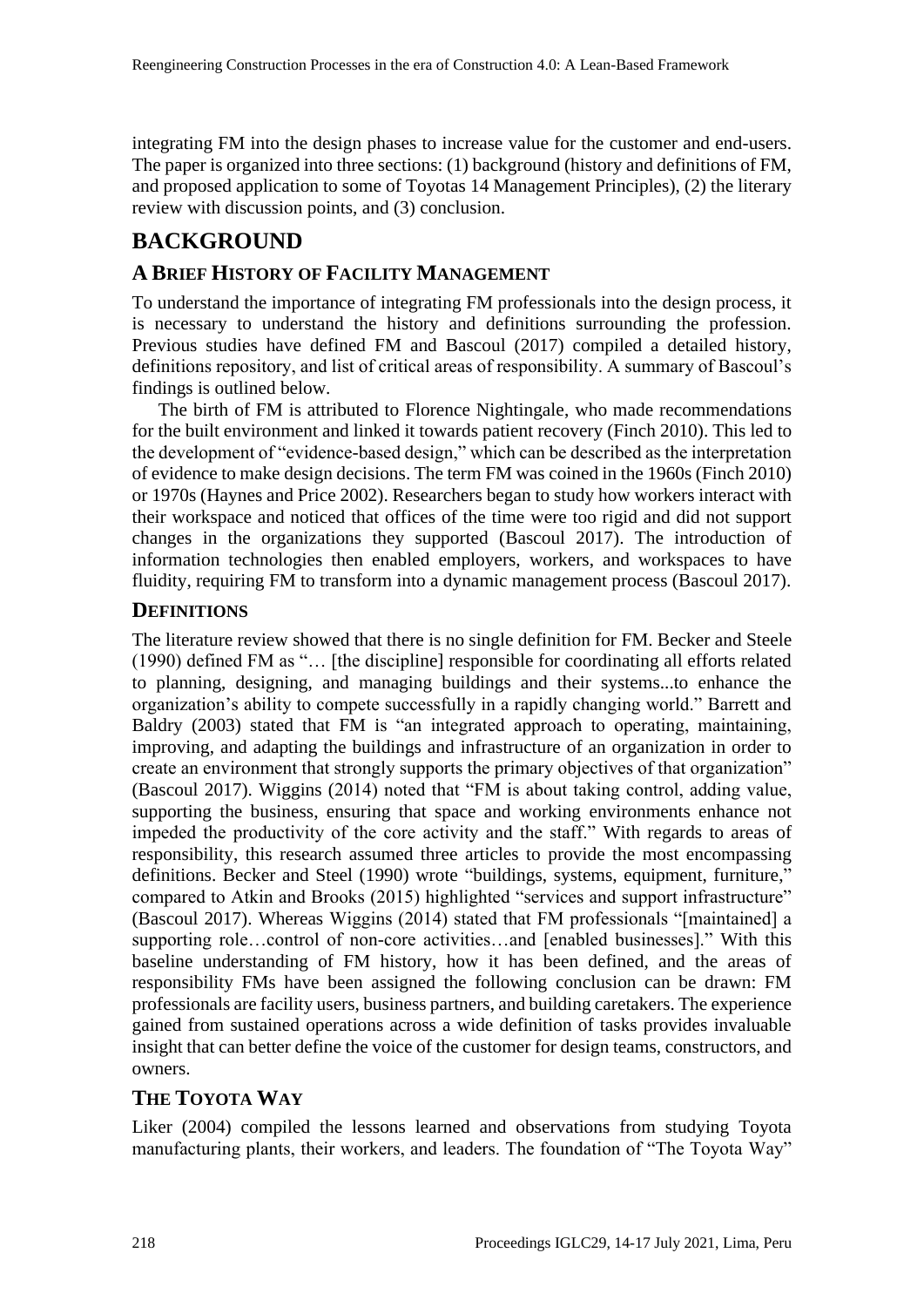is the detailed definition and real-world examples of the Toyota Automobile Corporations 14 Management Principles. Though, all 14 principles support a comprehensive lean transformation, the FM industry primarily interacts with five. First, the inclusion of FM professionals in the early stages of a project's lifecycle mirrors the call to "base your management decisions on a long-term philosophy, even at the expense of short-term financial goals (Liker 2004)." From the previous section, a reliable FM professional should understand the interactions between structures and building systems, therefore; they can help the project team to "only use reliable, thoroughly tested technology that serves your people and processes (Liker 2004)." Thirdly and fourthly, a total lifecycle approach to the project team "[demonstrates] respect [to] your extended network of partners and suppliers by challenging them and helping them improve," and enables teams to "make decisions slowly by consensus, thoroughly considering all options… (Liker 2004)." Finally, tracing the lessons learned through the construction hand off and operation of like facilities pushes the industry to "become a learning organization through relentless reflection and continuous improvement (Liker 2004)."

### **LITERATURE REVIEW AND DISCUSSION**

This research started with a review of relevant literature, focusing on: FM, lean practices, and project lifecycle. The literature review was followed by a comparison of industry and lean values, and derivation of an FM metric that theoretically measures the effectiveness of FM integration and estimates the operations and maintenance costs.

### **FM IN PROGRAMMING AND DESIGN (PD)**

FM professionals build expertise through repetition and daily interactions with businesses, employees, and building systems. The talent and knowledge of FM professionals is often overlooked during the programing and design phases of project development. Table 1 is a compilation of findings from various authors concerning the role of FM professionals in programing and design, respectively.

| <b>Phase</b>              | <b>Sources</b>                                                                                                                                             | <b>Key Take Away</b>                                                                                                                                                                                                                                                                                                                                                                                                                                                                                                                                                                                                                                                 |
|---------------------------|------------------------------------------------------------------------------------------------------------------------------------------------------------|----------------------------------------------------------------------------------------------------------------------------------------------------------------------------------------------------------------------------------------------------------------------------------------------------------------------------------------------------------------------------------------------------------------------------------------------------------------------------------------------------------------------------------------------------------------------------------------------------------------------------------------------------------------------|
| Programing/<br>Consulting | Bascoul (2018)<br>and Pilanawithana<br>and Sandanayake<br>(2017)                                                                                           | FM professionals know the behaviors, preferences, and activities of building users. They<br>know what designs and infrastructure does and does not meet the building user's needs.<br>Furthermore, FM professionals know the costs associated with utilities and other supporting<br>infrastructure. They can anticipate spatial requirements based on occupant routines. The FM<br>professional's experience is a potential value source during concept development.                                                                                                                                                                                                |
| Design                    | Fatayer et al.<br>(2019), Islam et<br>al. (2017), Meng<br>$(2013)$ ,<br>Pilanawithana<br>and<br>Sandanayake<br>(2017), and<br>Tucker and<br>Masuri (2016). | FM professionals perform an evidence based advisory role during design through personal<br>experience and interactions with building users. Their tactic knowledge on the operation of<br>maintainability of buildings enables them to understand the balance between the occupant,<br>the built environment, and the natural environment. The combination of experiences alludes<br>to a responsibility to advise building owners and the design team on future implications of<br>energy, maintenance, and operational costs. During the design phase, they can perform<br>performance evaluations and identify performance indicators that shape the FM strategy. |
|                           |                                                                                                                                                            | FM professionals "should be able to make the client aware that proper physical design of<br>facilities has direct consequences for the operation" By identifying and addressing<br>problems early in the project's lifecycle, the FM professional pulls value using the voice of<br>future customers; the facilities end-users. Again, the FM professionals experience-based<br>advice could enable designers to provide safer, healthier, more aesthetically pleasing, and<br>flexible workspaces, all the while avoiding unnecessary decisions.                                                                                                                    |

Table 1: The role of the FM during Programing and Design.

The purpose of early FM integration is to reduce waste during the design, construction, and operating phase by reducing over-processing (over designing of spaces, excessively complex utility, or information technology systems) and defects. FM professionals can provide cost effective recommendations when selecting supporting infrastructure. The recommendations may include methods in which the architects and engineers can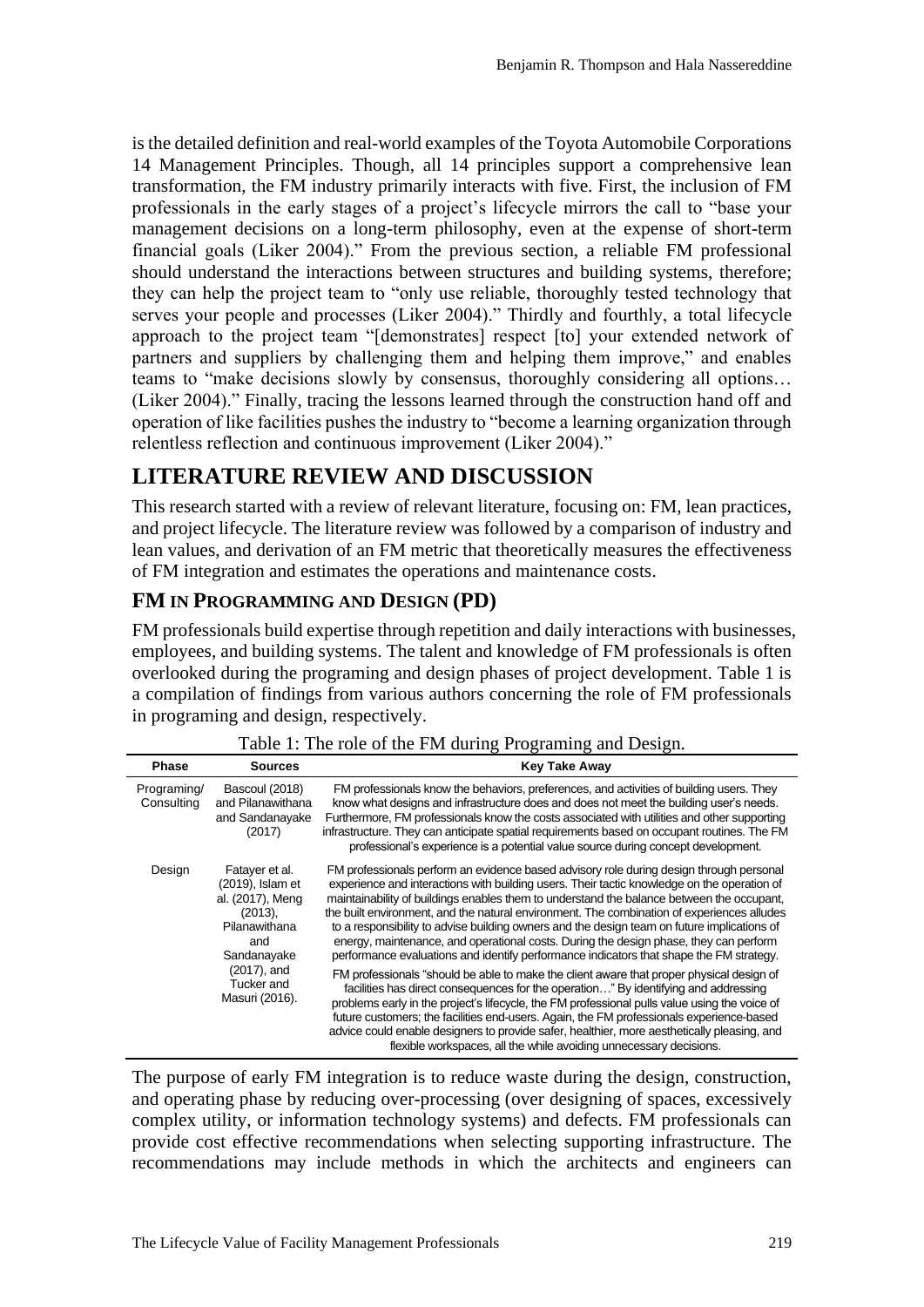integrate sustainable designs and systems to decrease costs over the project life cycle (Bascoul 2018; Pilanawithana and Sandanayake 2017). Integrating the FM professional provides the added long-term benefit of building in maintainability and sustainability (building in quality) – with respects to customer needs – must be considered from concept through design. "This will lead to the enhancement of the building's occupant comfort level, a drop in maintenance expenditure, and in turn drop the life cycle cost of the facility." (Fatayer et al. 2019). Meng (2013) explained that the primary concern of building owners is the value of money, more importantly the value of money over time. By integrating the FM professional early in the design process, it is possible for the owner to reduce operating and maintenance costs. In their study, Fatayer et al. (2019) showed that early integration of FM professional has a high probability of decreasing 60-90% of HVAC and plumbing defects, and up to 30% of architectural and structural defects. There is also a mild probability that electrical defects could be reduced by 30-90%

The study conducted by Islam et al (2017) originally intended to explore the impact FM professional has on sustainability. The results of the Islam et al (2017) survey suggest that there are cost benefits when including FM professional experience to determine the maintainability, constructability, and occupant satisfaction (comfort) during the design phase. Additionally, the integration of FM into the construction industry can "lead humanity's quest for sustainability," (Islam et al 2017) which is as an altruistic goal for modern businesses. To put some numbers on the survey results, over 75% of respondents estimated a savings of 20% of the project costs can be realized if FM professionals are included in the design process. Almost 100% of respondents agree that maintainability is a critical factor to consider during programing and design. Authors stated that the metrics and expertise for the "quest for sustainability" lie with FM professionals, and their integration into programing and design is how value is added.

A proposed method for theoretically measuring FM integration as a function of sustainability is through comparing energy requirements to the average source energy use intensity (EUI) of comparable facilities. The US Department of Energy (DOE) defines source EUI as the amount of energy required to operate a building as a function of its size (EnergyStar 2020). For the following example, statistics regarding energy requirements published by Australian DOE in 2012 is used as the numerator (*Guide* 2012).

*Fraction of Performance Efficiency in Design* = ∑ Estimated Annual Energy Requirements by System Type (kBtu/Sq. Ft) / Building type source EUI (kBtu/Sq. Ft)

*Fraction of Performance Efficiency in Design for an Office Building*: (45.396 kBtu  $(HVAC) + 29.1$  kBtu  $(Lights) + 25.608$  kBtu  $(Equipment) + 4.656$  kBtu  $(Elevators) +$ 1.164 kBtu (Water) + 10.476 kBtu (Other)) / 116.4 kBtu = 1

Design teams using this measurement should consult FM professionals when planning materials, spatial requirements, and Mechanical, Electrical, Plumbing, and Fire Protection (MEP-F) systems to adopt solutions that provide a fractional value below 1. Theoretically, this would mean that the facility is designed to out-perform comparable facilities, therefore reducing the long-term costs associated with energy use.

Few literatures highlight the barriers to FM integration during the programing and design phases of the project lifecycle. Jensen (2008) offered a simple conclusion; design teams perceive FM professionals to lack qualified experiences to enhance the design process. Jensen (2008) concluded that the lack of competencies, whether through education or certifications, and the lackluster of the FM profession drives the poor perception. Bu Jawdeh (2013) added budget restrictions and the designer or owners lack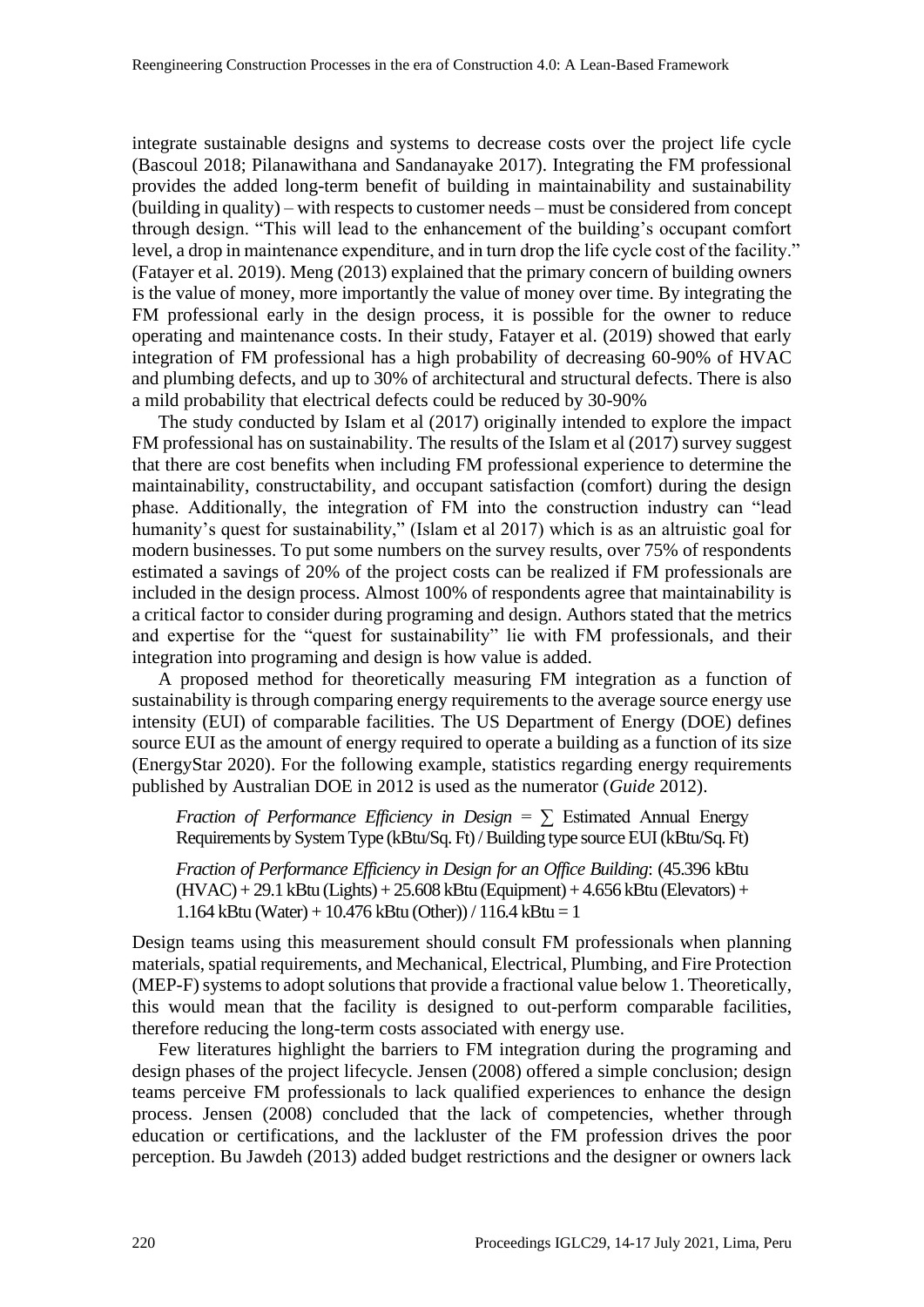of interest in and understanding of the FM professional's experience-based advice. The lack of standardization across the FM profession, regarding systems of record or within certification, could be to blame. However, this literature review did not seek out the performance gaps between owners, occupants, and end-users, and FM professionals. The performance gap's existence warrants a holistic study to define value added activities and professional expectations to help align the professions of management, ownership, and design.

Lean construction aims to increase collaboration through Integrated Project Delivery (IPD), the Lean Project Delivery System, or introduction of technologies such as Building Information Modeling (BIM). "Without FM-DP integration, the [FM professionals] and other stakeholders work separately due to the fragmentation of the [development process]." Collaboration of trades and stakeholders must include FM professionals. This integration is a value adding activity resulting in improved facility lifespan and increasing the cost benefit of early coordination activities (Tucker and Masuri 2016). FM integration should result in buildings that best fit the user's needs; that are more attractive to clients; easier to commission, control, manage, and maintain; are more cost effective; and are adaptable to changes in customer needs (Meng 2013).

#### **FM IN CONSTRUCTION AND CLOSE-OUT (CCO)**

Pilanawithana and Sandanayake (2017) conducted a literary survey and interviews of 10 FM professionals to investigate the role FM plays during a building's life cycle. The primary benefit of involving the FM professional during the construction and close-out phase is to provide continuity from what was planned to what was executed. This includes as built drawings, and changes made to supporting infrastructure: information technology and MEP-F systems. This information provides the first input for the FM to begin developing a preventative maintenance schedule. Furthermore, involving the FM professional during construction provides structural and infrastructure familiarity, and enables the FM professional to conduct quality assurance with respects to specifications of utility supply and installation (Pilanawithana and Sandanayake 2017). In addition to the collection of as-built drawings, the FM professional must collect warranties for infrastructure equipment installed to understand the warranty and liability periods, and the operations and maintenance manuals for that equipment. These documents enhance the FM professional's ability to forecast maintenance schedules and create flexibility for adaptation once building users are identified.

Considering and involving the FM professional during construction and close-out is not a non-value-added activity. Integration into the construction process provides project familiarity, accurate drawings and schematics, and documentation all enable the FM professional to increase the value of services provided. Additionally, the FM professional's understanding of occupant behaviours and maintenance procedures allows the possibility for FM professionals to perform a unique version of quality assurance and control through the lens of a customer and as an individual user.

#### **FM IN BUILDING OPERATION (BO)**

FM, in the roughest definition, has existed since people have occupied structures. It is in our nature to care for the items and property entrusted to us; and human ingenuity drives us to continually improve our environment. As businesses and structures evolved the FM profession struggled to maintain pace (Tay and Ooi 2001). This section is aimed at identifying areas of improvement within the FM industry, with the goal of linking challenges with integration opportunities.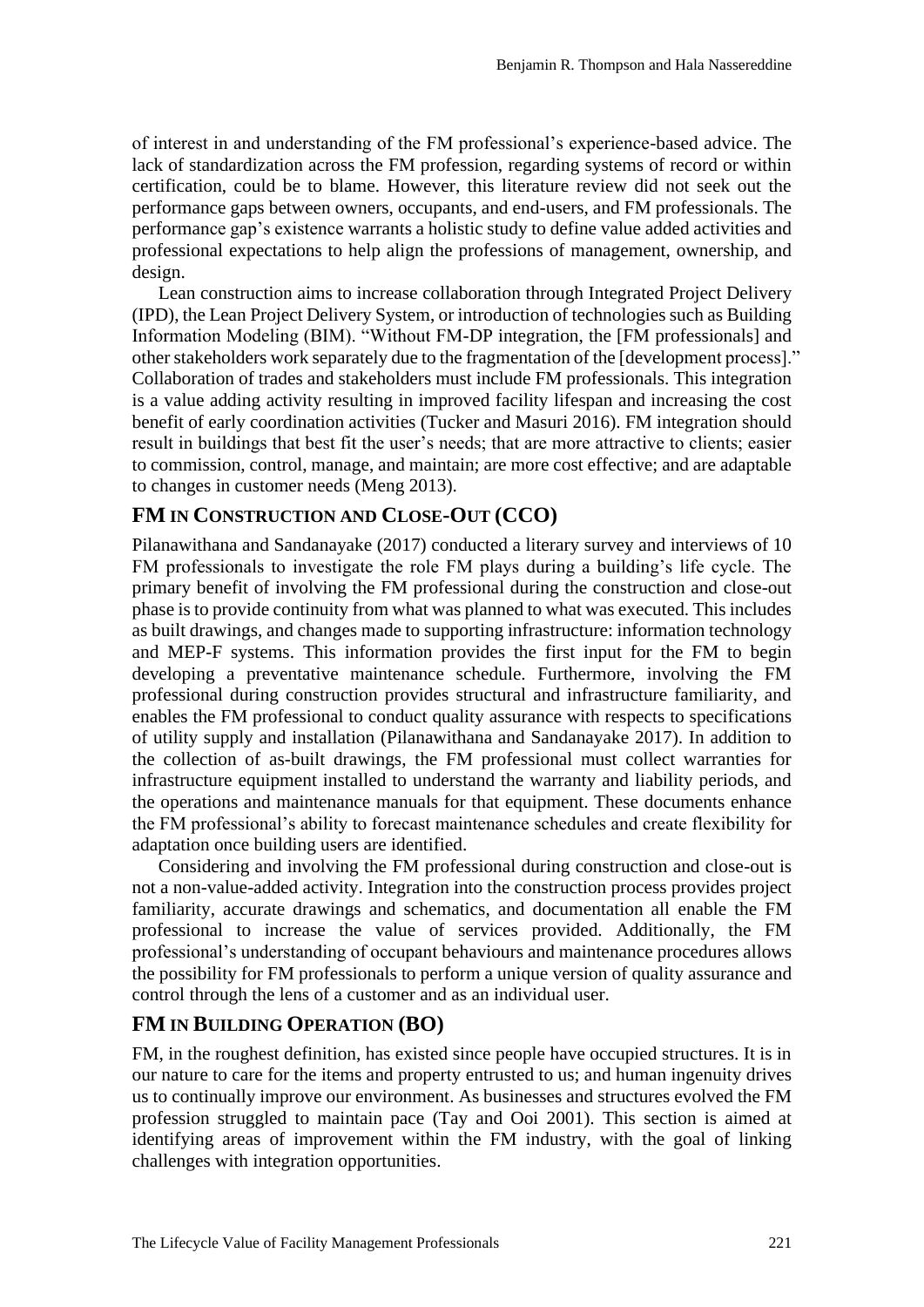Jylhä and Junnila (2013) presented four points explaining how the FM industry has failed to deliver value to occupants and owners. First, the FM professional receives the work but does not execute it, this results in a chain of information passing where facts are lost or diluted over time. Secondly, FM professionals have the responsibility but not the power to deliver and meet customer satisfaction. Jylhä and Junnila (2013) stated that FM professionals do not have a mechanism to process, track, and perform quality assurance on given tasks. Thirdly, end-users – businesses – have different needs and are treated differently. The business may pass responsibility for FM work to the employee, introducing stress, and increasing the risk for dissatisfaction. Lastly, the FM discipline strives to achieve a lean transformation, but the profession focused on optimizing subprocesses instead of the entire delivery process (Jylhä and Junnila 2013). Liker (2004) wrote about the Canada Post Corporation's lean transformation and summarized that their success was predicated on an environment of continuous improvement, focused leadership, and the adoption of lean philosophies. In that respect, FM will arguably continue failing to deliver value until its professional culture is changed.

The study executed by Jylhä and Junnila (2013) highlighted violations of lean principles and processes. First, they show that FM, as it is executed now, fails to define value, develop a value stream, and make it flow from the customer. Secondly, the failure to follow the steps towards lean thinking, results in the inability to create continuous flow, surface problems, use pull systems, use visual controls, and use standardized processes. The root cause of these problems is the lack of FM integration into the programming and design phases of the project lifecycle. As previously stated, if FM professionals are integrated during the programming, design, and construction phases they are able provide valuable input into the customers real needs in comparison to their perceived needs. Additionally, FM professionals can steer decisions with respects to integrating sustainable features and systems to prolong the lifecycle. Lastly, early integration builds project familiarity and enables FM professionals to develop management strategies before the facility is commissioned.

### **THE LEAN MANAGEMENT APPLICATIONS**

This section of the paper will relate the responsibilities, goals, and benefits of early FM integration to five of the Toyota Management Principles outlined by (Liker 2004).

Principle 1. *Base your management decisions on a long-term philosophy, even at the expense of short-term financial goals.* Alexander (1994) described the evolution of the FM discipline as the belief in inspire people to do their best by improving the processes that manage workplaces to support the businesses effectiveness and long-term goals. In comparison, Liker (2004) condensed Toyota's first principle to base decisions on longterm philosophy to Edward Deming's "constancy of purpose." Liker (2004) states that Toyota's adaptation of a "constancy of purpose" allows the automobile corporation to make short- and long-term decisions, while anchoring their workers around a shared purpose. In this regard, the construction industry's lean journey must adopt a "constancy of purpose" and consider the FM discipline to pull value from the end users.

Principle 8. *Use only reliable, thoroughly tested technology that serves your people and processes.* One of the strongest arguments for involving the FM during design is maintainability. 95% of respondents responded positively (agree or strongly agree) in the survey conducted by Islam et al (2017) that maintainability should be considered when designing structures. Bascoul (2017) noted that disregarding FM experiences with supporting infrastructure results in design inefficiencies and maintenance related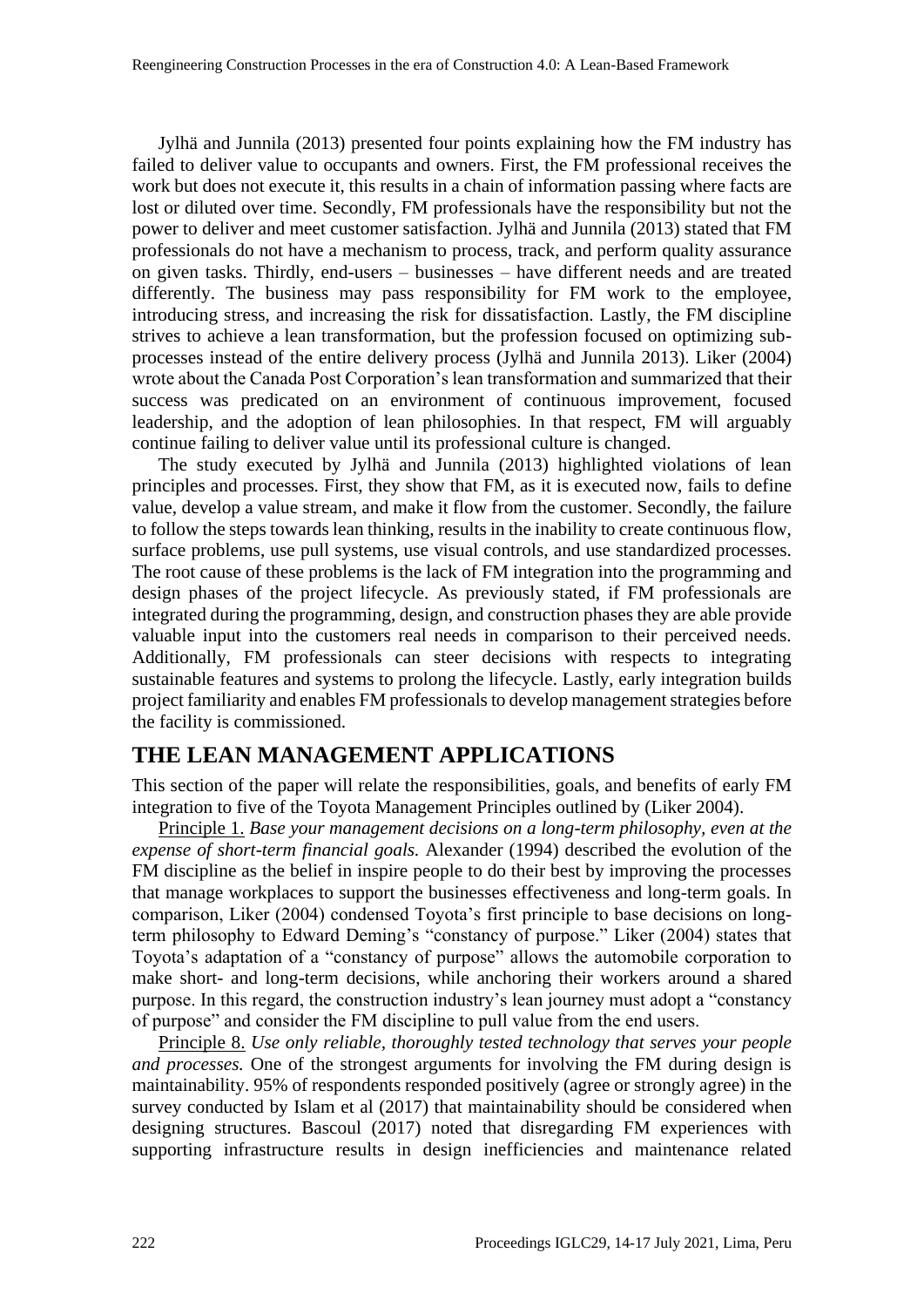problems. Liker (2004) does not conclude that using reliable technologies means to disregard new technologies. Instead, he states that Toyota only introduces new technologies once they have been thoroughly vetted by its workers. He goes on to explain that Toyota will weigh the costs and benefits of adding the new technology before fully adopting it. Similarly, architects, engineers, and contractors should incorporate experience and advice that FM professionals possess to meet the customer's needs. If a new technology is requested or considered, by the owner, a FM professional should be consulted to conduct a cost-benefit analysis, provide a list of suitable alternatives, and make long-term recommendations to the owner and design team.

Principle 11. *Respect your extended network of partners and suppliers by challenging them and helping them improve*. This principle truly applies throughout the construction project's life cycle. Toyota maintained this principle despite its growth and popularity because relationships matter, furthermore the health of the network matters. (Liker 2004). Liker (2004) developed a supply chain hierarchy of needs to demonstrate the sensitivity of business relationships between producers and suppliers. Figure 1 is an adaptation of Liker's (2004) diagram and describes the need hierarchy of FM integration. If the construction industry aims to increase long-term value for their customers through the adoption of lean philosophies, then the network of partners surrounding the industry should be considered and developed.

Principle 13. *Make decisions slowly by consensus, thoroughly considering all options; implement decisions rapidly.* "Make decisions slowly by consensus" is the key phrase of principle 13. Toyota prefers a decision-making process that is characterized by group consensus and management approval. Toyota places value in the effort teams put into evaluation process during the early stages of design. Their teams analyze all possible engineering and manufacturing issues, and pass "study drawings" (books that include sketches and lists of problems and potential solutions) throughout their team to ensure all team members fully understand the scope, constraints, limitations, and risks before making or recommending a decision (Liker 2004).



Figure 1: FM Integration Hierarchy of Needs (Adopted from Liker 2004, Figure 17-1 Supply Chain Need Hierarchy).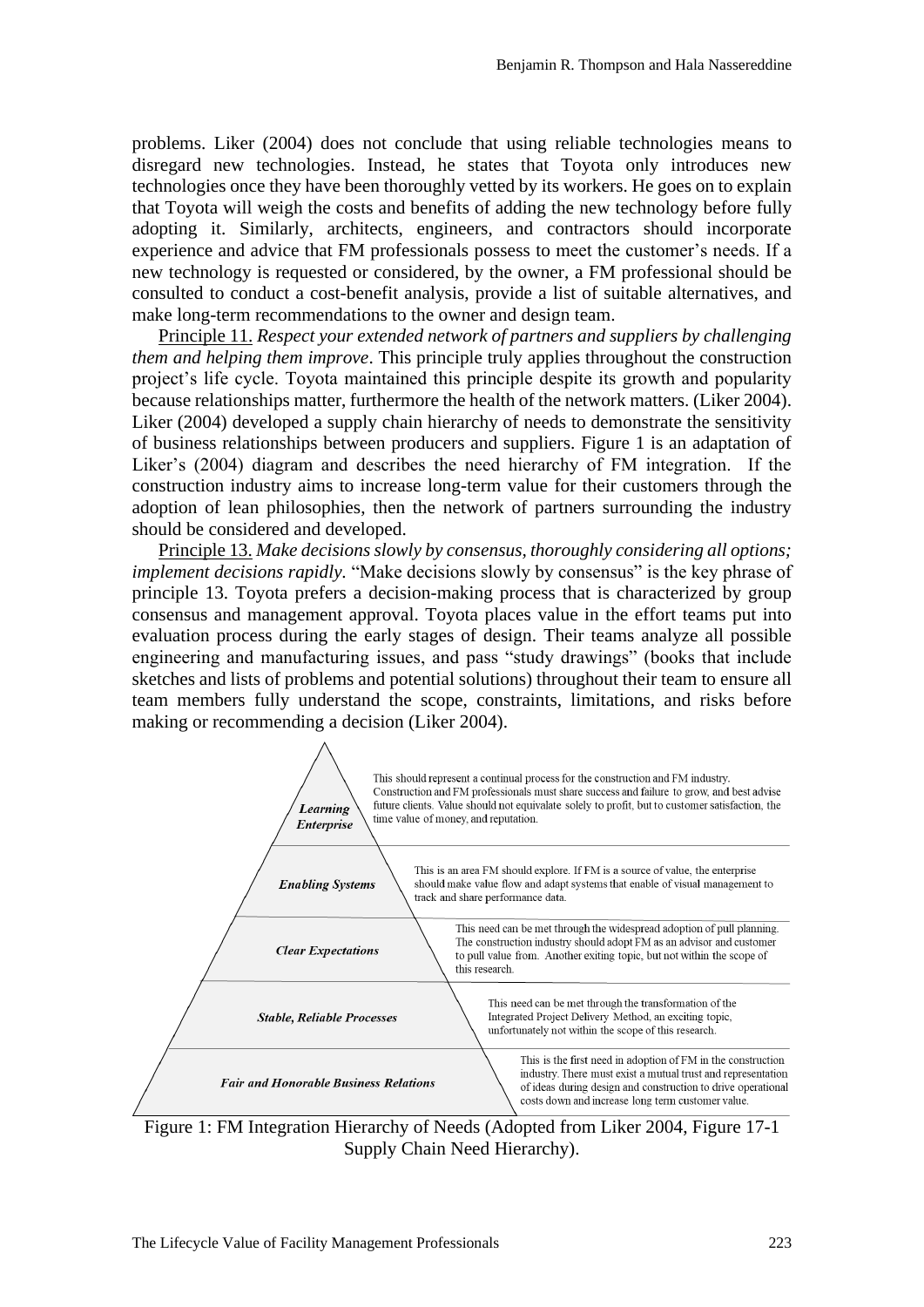The construction industry is slowly adopting this principle through the development of the Last Planner® System and adoption of IPD. However, these tools should be updated to incorporate FM professionals and capture building operational experience to pull value through the design and construction phases.

Principle 14. *Become a learning organization through relentless reflection and continuous improvement.* "[The learning organization is] where people continually expand their capacity to create the results, they truly desire, where new and expansive patterns of thinking are nurtured, where collective aspiration is set free, and where people are continually learning how to learn together." (Senge 1990, cited by Liker 2004). The top of Figure 6 states that a learning enterprise should represent a continual process for the construction and FM industries. Contrary to popular thought, organizations do not only learn when they succeed; instead, failure encourages comprehensive reflection and organizational learning. Importantly, more can be said about an organization that assumes responsibility for its failures and grows from them. "…errors [are] opportunities [to learn]. …the organization takes corrective actions and distributes knowledge about each experience broadly. Learning is a continuous companywide process…." (Liker 2004). Not only is creating a learning organization a continual process and the  $14<sup>th</sup>$  lean management principle, it can be adopted to the Deming Cycle; Plan – Do – Check – Act. (Liker 2004). Figure 2 is an adaptation of the PDCA Cycle to depict how and when the construction and FM industries can encourage continual learning.



Figure 2: PDCA in Construction (Adapted from Liker 2004, Figure 20-5: Creating Flow and PDCA).

### **CONCLUSIONS**

FM is a value adding member to the construction industries lean journey. A new definition of FM can be derived from the description of interactions and responsibilities: a longterm customer responsible for cross organizational coordination, integration, and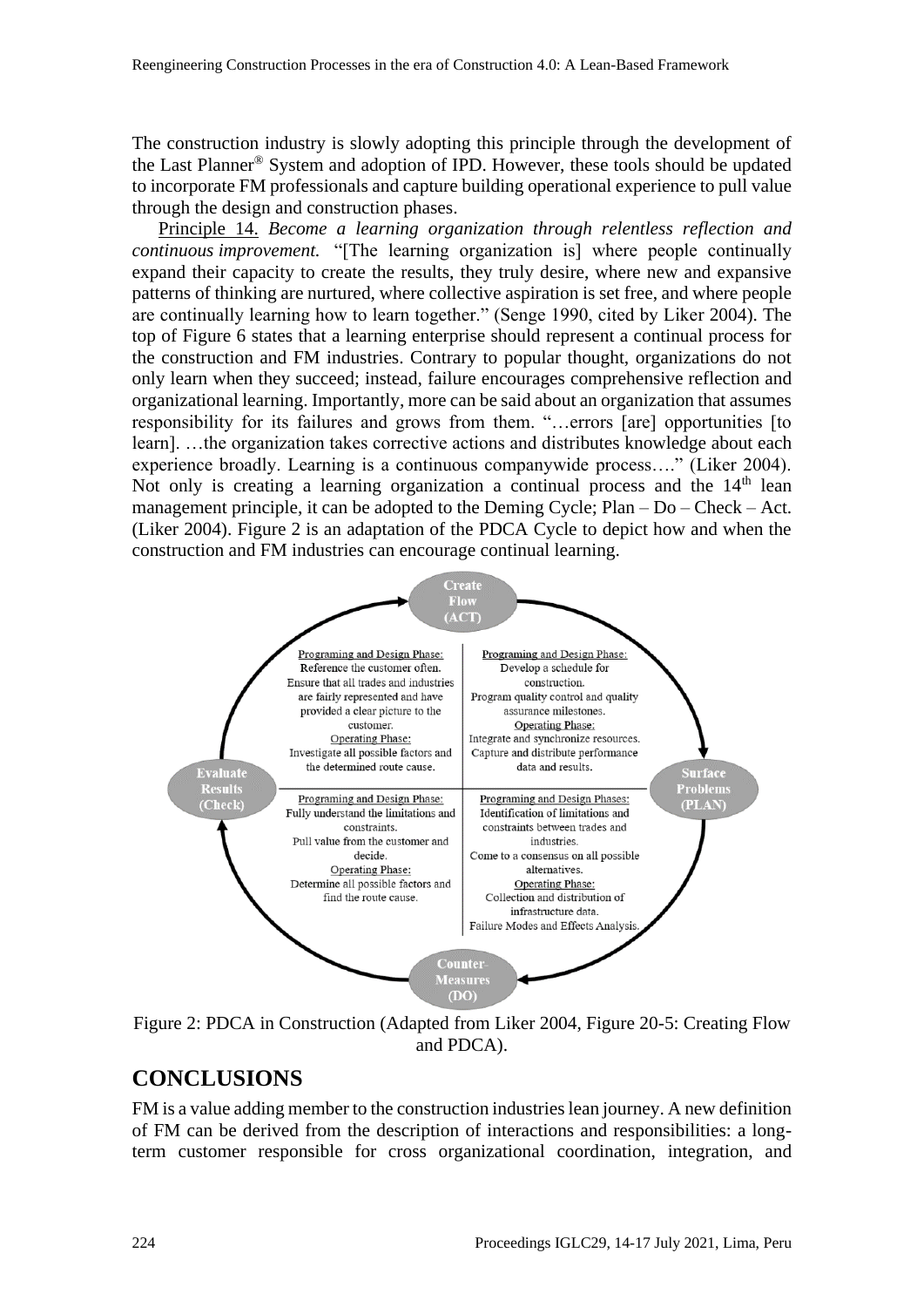synchronization of operational, maintenance, and improvement resources, who adds value to building users – and their businesses – by eliminating waste and providing predictability throughout the management process. Though FM professionals typically deliver value after a facility is commissioned, their understanding of how buildings and organizations interact empowers them to provide feedback during the project programing and design. Ideally, the value of FM in the development phases should be measured through observation of three like construction projects, one where the FM professional was involved during programing and planning only, one where the FM professional was involved during programing, planning, and construction (to perform FM related QA/QC), and one with no FM involvement. This study should span from programing through the first 3-5 years of operation. Researchers should collect data regarding the time and costs of rework (either in design or during construction) that relate to MEP-F systems and sustainability. Following the structures commissioning, researchers should monitor the buildings energy requirements and collect feedback from occupying businesses and personnel. These information requirements would objectively determine the cost-benefit of early FM integration.

#### **REFERENCES**

- Alexander, K. (1994). "A Strategy for Facilities Management." *Facilities*, 21(11), 269- 274.
- Bascoul, A. M. (2017). *Managing Project Structural Complexity by Integrating Facility Management in Planning, Designing, and Execution of High-End Facility Upgrades* (Doctoral dissertation, UC Berkeley).
- Bascoul, A.M., Tommelein, I.D., Tillmann, P., and Muxen, S. (2018). "Towards Facility Management Participation in Design: A UCSF Case Study." In: *Proc. 26th Annual Conference of the International. Group for Lean Construction (IGLC), González, V.A. (ed.)*, Chennai, India, pp. 505–515. [doi.org/10.24928/2018/0209.](http://doi.org/10.24928/2018/0209) Available at: [www.iglc.net](http://www.iglc.net/).
- Becker, F. and Steele, F. (1990), "The total workplace", *Facilities*, 8(3), 9-14. [doi](https://doi-org.ezproxy.uky.edu/10.1108/EUM0000000002099)[org.ezproxy.uky.edu/10.1108/EUM0000000002099.](https://doi-org.ezproxy.uky.edu/10.1108/EUM0000000002099)
- Bu Jawdeh, H. M. (2013). Improving the integration of building design and facilities management (Doctoral dissertation, University of Salford).
- Fatayer, F.A., Hassanain, M.A., Abdallah, A., Al-Hammad A.-M. (2019). "Investigation of facilities management practices for providing feedback during the design development and review stages." *International Journal of Building Pathology and Adaptation, 37(5)*, 597 – 614.
- Finch, E. (2010) "Florence Nightingale: Pioneer of Facility Management." In *W070- Special Track 18th CIB World Building Congress May 2010 Salford, United Kingdom*, 132-139.
- *Guide to Best Practice Maintenance and Operation of HVAC Systems for Energy Efficiency* (January 2012), Pages 36–37. Retrieved April 30, 2020, from [https://www.environment.gov.au/system/files/energy/files/hvac-factsheet-energy](https://www.environment.gov.au/system/files/energy/files/hvac-factsheet-energy-breakdown.pdf)[breakdown.pdf.](https://www.environment.gov.au/system/files/energy/files/hvac-factsheet-energy-breakdown.pdf)
- Haynes, B. and Price, I. (2004), "Quantifying the complex adaptive workplace", *Facilities*, 22(1/2), 8-18. [doi-org.ezproxy.uky.edu/10.1108/02632770410517906.](https://doi-org.ezproxy.uky.edu/10.1108/02632770410517906)
- Islam, R., Mohamed, S.F., Amin, A.B., Nazifa, T.H. (2017). "Designing of Facilities Management Sustainable Parameters for Improving Operational Efficiency." *Journal of System and Management Sciences, 7(4)*, 53-78.